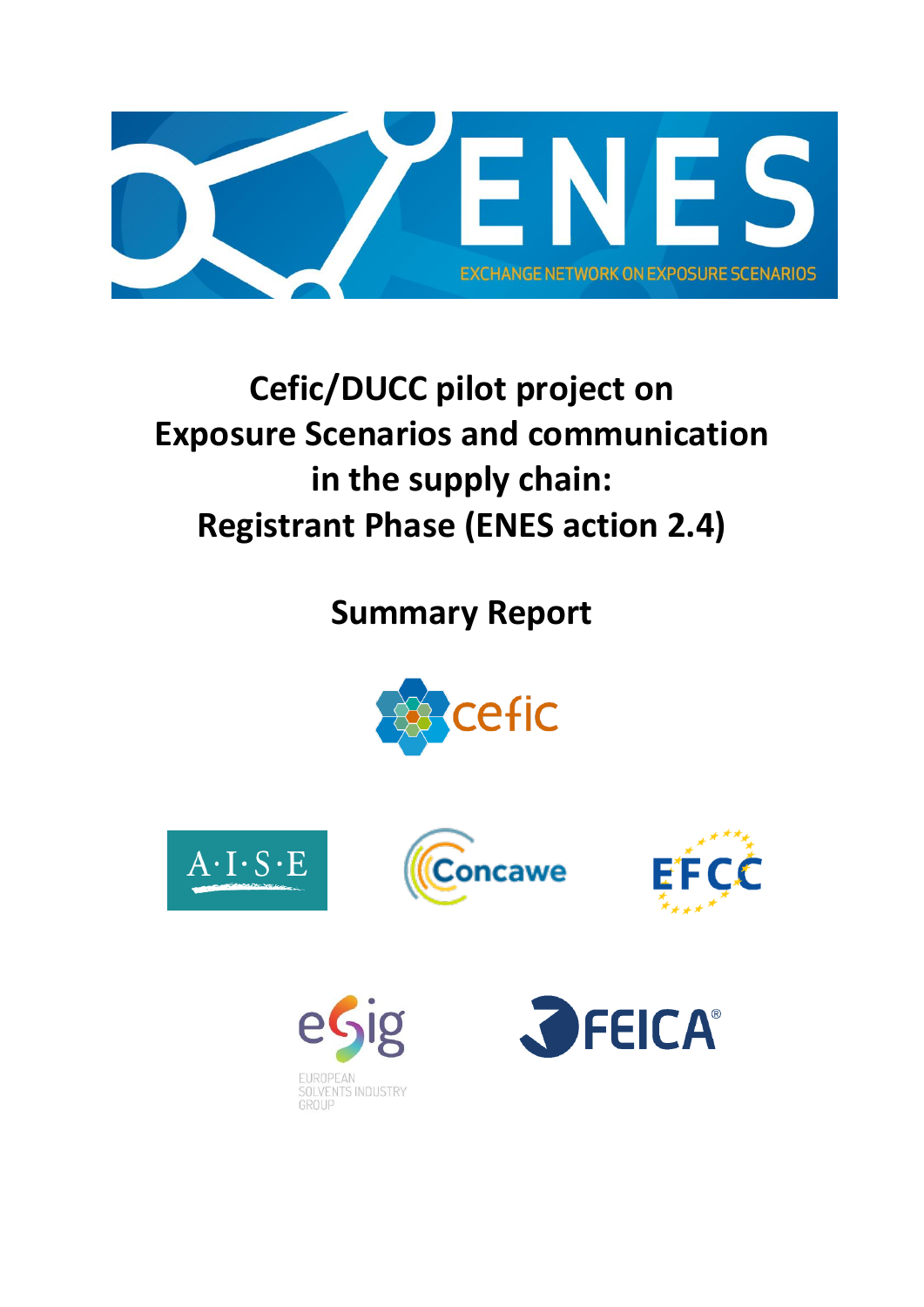# **Table of Contents**

| 4. Issues related to exposure estimation and RCR calculation  12 |  |
|------------------------------------------------------------------|--|
|                                                                  |  |
|                                                                  |  |
|                                                                  |  |
|                                                                  |  |
|                                                                  |  |
|                                                                  |  |
|                                                                  |  |
|                                                                  |  |
|                                                                  |  |
|                                                                  |  |
|                                                                  |  |
|                                                                  |  |
|                                                                  |  |
|                                                                  |  |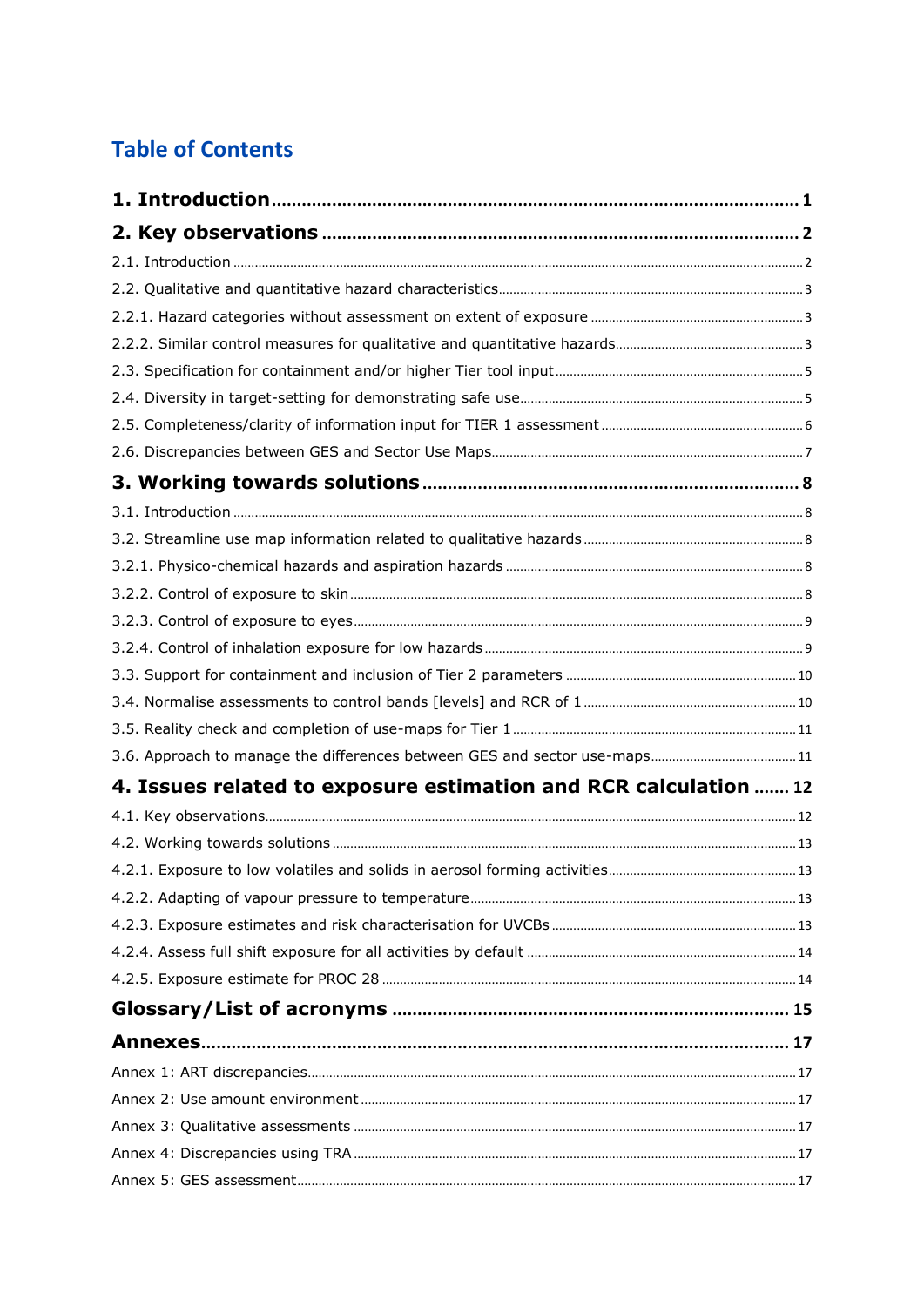# <span id="page-2-0"></span>**1. Introduction**

The present report aims at summarising the main observations/learnings from the exercise undertaken by a number of volunteering companies having tested Sector use maps and Generic Exposure Scenarios, from the perspective of registrants.

The exercise was organised under the lead of Cefic and is described as Action 2.4 in the ENES work programme<sup>1</sup>.

Sector use maps have been developed over the past years in order to better support registrants and formulators in generating and processing quality exposure scenarios. The underlying idea of the use maps concept is that structuring the information on uses and conditions of use and harmonising it at sector level will benefit all actors in a supply chain. It needed to be checked that the current structure, the extent of harmonisation, and the guidance available for the Use maps published are suitable for bringing the expected benefits to registrants and formulators.

For the purpose of this exercise, the downstream sector use maps from A.I.S.E. (International Association for Soaps, Detergents and Maintenance Products), EFCC (European Federation for Construction Chemicals) and FEICA (Association of the European Adhesive and sealant industry), as well as Generic Exposure Scenario (GES) from the European Solvents Industry Group (ESIG) have been tested.

The focus was primarily on worker exposure and secondarily on the environmental exposure. Consumer exposure was not considered.

Ten volunteering companies carried out chemical safety assessments and generated Exposure scenarios for communication for seven substances presenting different hazard profiles. The exercise was carried out with the Chesar tool for both the assessment and the generation of the exposure scenarios.

The exercise had been designed so that each use map was tested with different substances and each substance was assessed by at least two testers.

The feedback received by individual testers was consolidated and then confirmed in a de-briefing webconference on 16/11/2018. The feedback was further analysed by ECHA and registrants' representatives in a workshop of the Core Team on 28/01/2019, followed by various webconferences*.* The detailed analysis of selected key issues has been collected in 6 Annexes. These Annexes are available on request at Cefic [\(sja@cefic.be\)](mailto:sja@cefic.be).

The results were discussed with testers and representatives from the sector organisations during a technical workshop at Cefic offices in Brussels on September 3 and 4, 2019.

The present report is a synthesis of the observations, the related root cause analysis and suggestions for improvement of sector Use Maps and GESs. A particular focus is on the cases where

- 1. registrants deviated from the use maps inputs for their assessment;
- 2. registrants assessing the same substance and the same use, with the same input information, came nevertheless to different conclusions.

In other words, the report focusses on cases where the application of the use map approach **does not lead** to the expected output. It needs therefore to be stressed that not all observations reported by



<sup>1</sup>[https://echa.europa.eu/documents/10162/23915781/enes\\_work\\_programme\\_to\\_2020\\_en.pdf/7862a4b5-0e5b-e4ea](https://echa.europa.eu/documents/10162/23915781/enes_work_programme_to_2020_en.pdf/7862a4b5-0e5b-e4ea-c47c-6caf72cee847)[c47c-6caf72cee847](https://echa.europa.eu/documents/10162/23915781/enes_work_programme_to_2020_en.pdf/7862a4b5-0e5b-e4ea-c47c-6caf72cee847)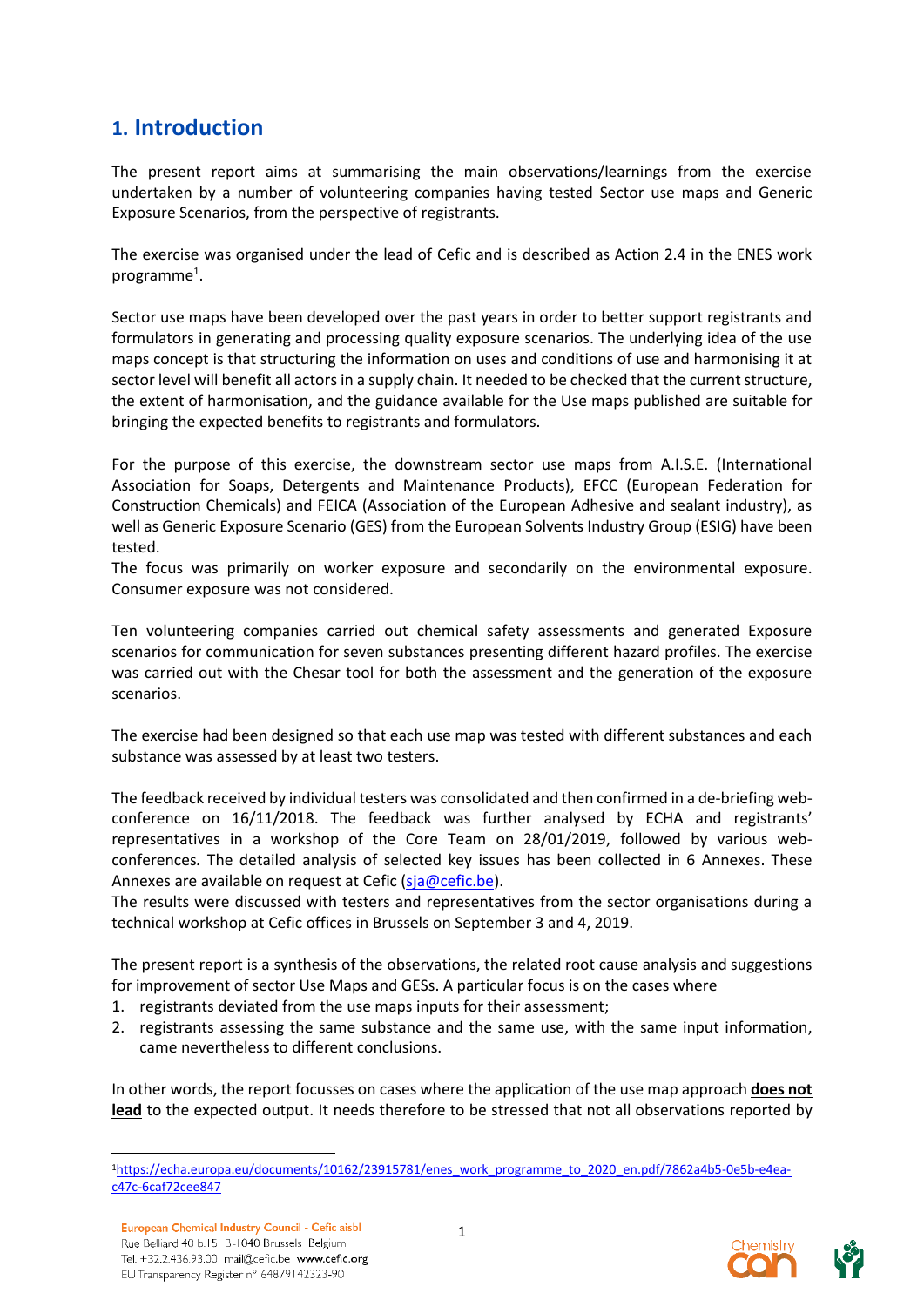testers are documented here, including those related to electronic communication of e-SDS Annexes (as this was not part of the pilot).

The analysis differentiates between observations/solutions with regard to the workability of the sector use map approach (Chapter 2 and 3), and issues more related to exposure estimation methodology and the applicability domain of exposure estimation tools (Chapter 4). The latter are to be dealt with outside the scope of the Cefic/DUCC testing exercise, however they form a relevant learning and therefore have been included into this report.

# <span id="page-3-0"></span>**2. Key observations**

### <span id="page-3-1"></span>**2.1. Introduction**

For large parts of the chemicals market, industry has developed Downstream Sector Use Maps and/or Generic Exposure Scenarios (GES). This is thought to be a big achievement towards supporting registrants' safety assessment and towards consistency of the information communicated in the supply chain.

The feedback received from testers confirms that the current use maps (in combination with Chesar) appear to be a very efficient solution for carrying out tier I exposure assessment. For most exposure scenarios generated, the assessment outcome across registrants was similar, and hence the exercise demonstrates that harmonisation/consistency can be achieved. However, several specific issues have been identified where further work is needed to prevent registrants from (i) deviating from information provided in the use-maps (and hence break the link to SWEDs and SUMIs) or (ii) generating different assessment outcomes for the same substance in the same use.

The issues identified point to a few underlying **root-causes**: It appearsthat there is still too much room for interpretation (or choices to make) by assessors on how to demonstrate safe use, leading to inconsistent CSR and ESs for communication across registrants, difficult to interpret/use for the recipients of the information. The main root-causes for the inconsistencies observed in the framework of the current exercise include:

- There are differences in approaches how CLP driven exposure controls should be expressed in the use-maps, to prevent registrants' assessors to modify use-map information in order to address qualitative hazards in their exposure scenarios.
- The use maps do not include yet more stringent exposure controls (such as containment or closed systems) allowing in a Tier 1 assessment to demonstrate safe use for substances with higher hazards. Except for EFCC, the use maps do not include input parameters required to carry out the assessment with higher Tier tools.
- There is a lack of clear rules/tiers for iterating the assessment towards more stringent exposure controls (in particular regarding concentration, target RCR and for duration in the GES.)
- Some input parameters in the use maps are considered missing/ambiguous or unrealistic by registrant's assessors, and thus prompted registrants to deviate from the use map information.
- The mismatch between Generic Exposure Scenarios and Sector Use Maps may cause differences in exposure scenarios for the same substance in the same use.

From a more general perspective, another root-cause could be that the objective of demonstrating safe use in a Consortium's CSR for the purpose of registration does not necessarily match the purpose

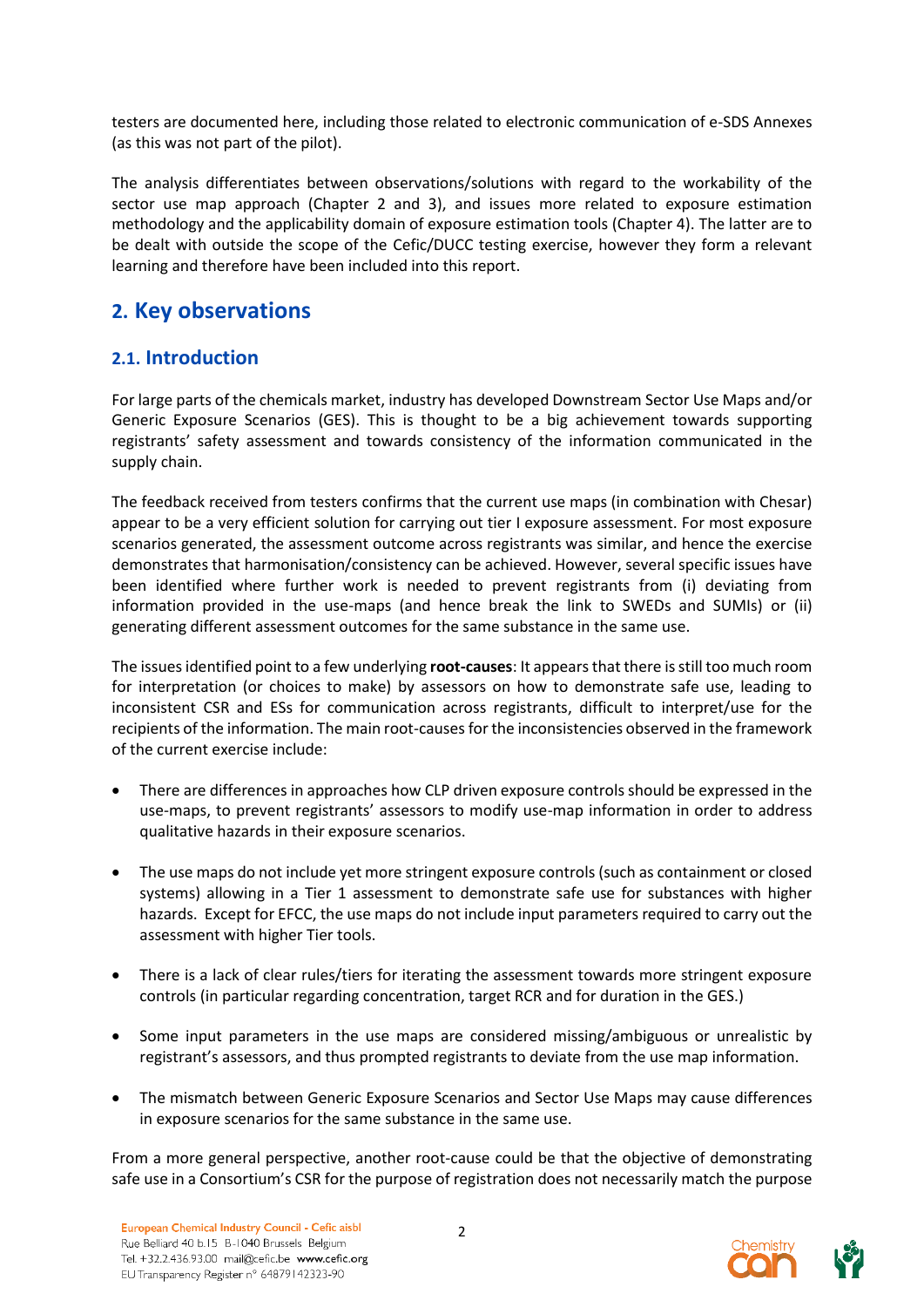of exposure scenarios in an extended SDS provided by a single registrant, which means enabling the users of the substance to take the necessary measures related to health, safety and environment (taking into account the needs and experience of the user audience). $2$ 

The main observations related to use maps can be categorised according to five main themes. In chapter 3 of this document, corresponding actions/solutions are proposed.

# <span id="page-4-0"></span>**2.2. Qualitative and quantitative hazard characteristics**

Risk management related to qualitative hazards is not systematically integrated into use-maps. How to perform/report a qualitative assessment is left quite open in all existing guidance so far. The approaches in the use-maps for addressing use conditions triggered by classification (rather than DNEL) are diverse, and some registrants' assessors have added their own approaches on top of the use maps.

#### <span id="page-4-1"></span>**2.2.1. Hazard categories without assessment on extent of exposure**

Even when a CSA is foreseen, some types of hazards (in particular physical-chemical hazards) do not require an assessment of the extent of exposure as defined in Annex I, but just the determination of measures to prevent accidents. In ECHA guidance, it is therefore recommended to include the necessary measures into the CSR but to keep the advice for safe handling in Section 7 of the SDS, instead of integrating it into the exposure scenarios. The approach for physiochemical hazards (H225, H226) could also be applied to aspiration hazard (H304)<sup>3</sup> and potentially even to eye and skin irritation/corrosion (H314, H315, H318, H319)

During the pilot, some registrants limited concentrations to prevent classification of the mixture for such hazards instead of determining the highest safe concentration based on the quantitative assessment for (systemic long-term) toxic effects. Again, with the consequence of creating difficulties for formulators to interpret the exposure scenario information they receive.

The traditional place for measures to prevent accidents/incidents related to these hazards is Section 7 of the SDS, and it is confusing when some registrants include such information in the ES (possibly as a response to requests by inspectors) and others do not. Systematic inclusion of this information into use-maps would inflate the information content without much added value. In addition, the physical hazards of a mixture in any case need to be fully re-assessed by the formulator, as these hazards are largely driven by the behaviour of the mixture as a whole.

#### <span id="page-4-2"></span>**2.2.2. Similar control measures for qualitative and quantitative hazards**

Sector use-maps have been built to provide input for exposure assessment related to long-term systemic hazards (with DNELs). The corresponding RMM, however, partly overlap with the RMM suitable for short-term and/or local hazards for skin and inhalation (often without DNELs). This can lead to confusion for assessors when generating the exposure scenarios for communication. In addition, due to the non-integration of certain RMM driven by classification only, some registrants have complemented their use-map based assessments with measures for such hazards, resulting in a broken link to the SWED code, and hence blocking automated processing by the formulator. The current use maps follow different approaches regarding control measures beyond the DNEL-

based TRA assessment. For example:



<sup>2</sup> See REACH Annex II, point 0.2.1 and 0.2.3

<sup>3</sup> Note: In ECHA Guidance there is no explicit recommendation yet to treat aspiration hazards in a similar way as physicochemical hazards.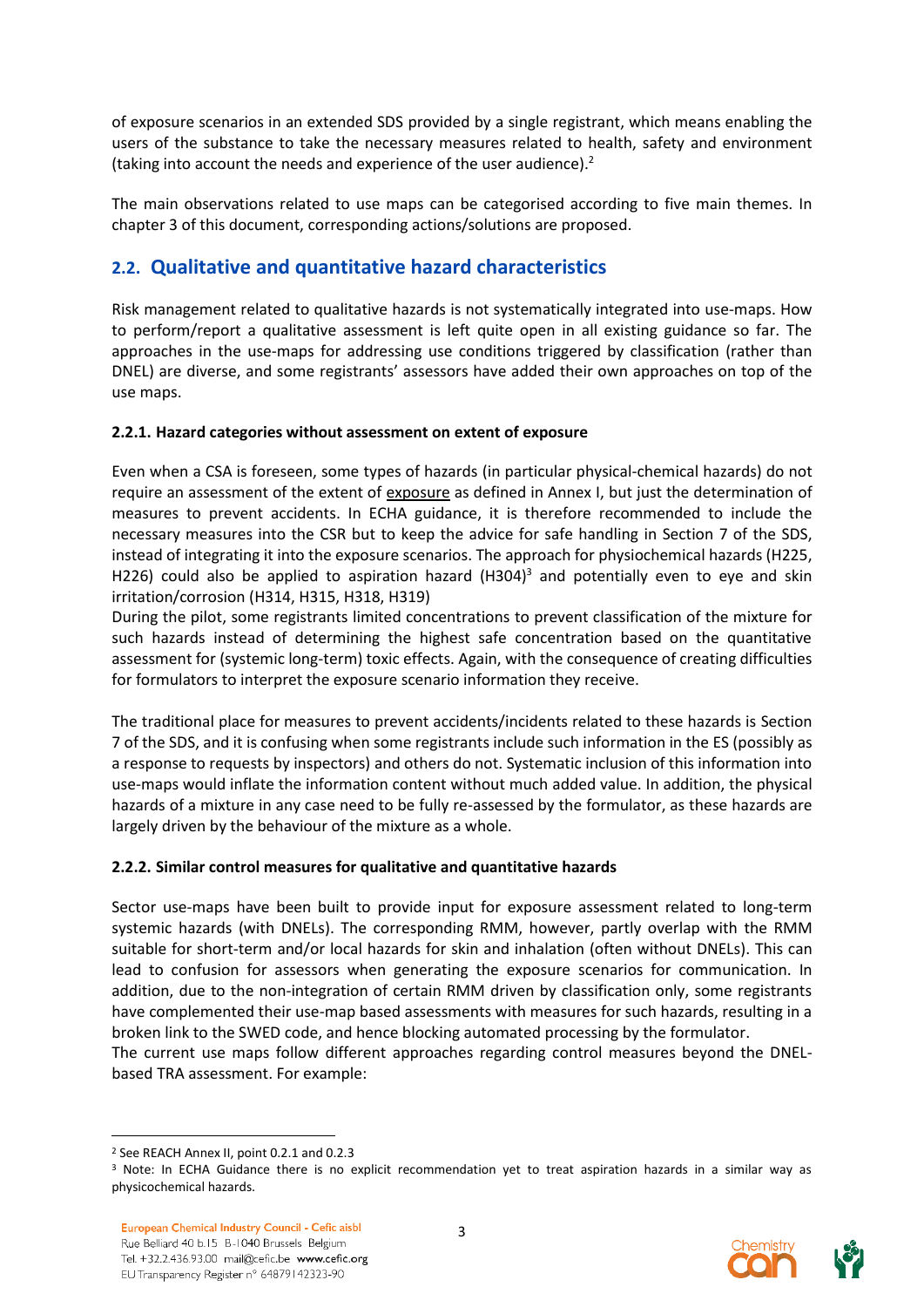- A.I.S.E.: No guidance provided to registrants as to whether 'qualitative hazard' needs to be considered for selecting the appropriate SWEDs or whether it should be done only on the basis of quantitative hazard characteristics (i.e. the DNELs).
	- $\circ$  Skin: 2 permutation of SWEDs defined for given activities: one without gloves, the other one with gloves.
	- $\circ$  Eye protection: always set to "no", with the following standard text for communication 'Suitable eye protection might be recommended in the SDS by the formulator depending on the product'
- EFCC: No guidance provided to registrants as to whether 'qualitative hazard' needs to be considered for selecting the appropriate SWEDs, or whether it should be done only on the basis of quantitative hazard characteristics (i.e. DNEL).
	- $\circ$  Skin: gloves (90% effectiveness) advised by default in all SWEDs<sup>4</sup>
	- o Eye protection: eye protection (goggles) advised by default in all SWEDs
- GES: Guidance explicitly stating that *'Tox end points for Long Term Systemic Inhalation and Dermal DNELs only have been used in GES assessments and RCR determinations. If the substance has DNELs for other hazards or another qualitative hazard, these substance effects must be additionally addressed by Users.<sup>5</sup>* 'Standard phrases for skin and eye irritants added by default in all workers Contributing scenarios. It is up to the registrant's assessor to remove it if not relevant.
	- $\circ$  Skin/eye irritants: qualitative RMM phrases generically added to all CAs for each GES as a CoU ('General measures'). When not applicable, the assessor must bulk delete the phrase. The guidance provides illustration of the outcome of the qualitative and quantitative assessment in the CSR and in the ES for communication.
	- $\circ$  Appendix provided with the description of how to document qualitative risk assessment for eye and skin irritants (Appendix 3 of the ESIG GES guidance)<sup>6</sup>

For skin and eyes: This concerns skin and eye irritation and corrosion, skin sensitisation (H314, H317, H315, H318 and H319) and possibly acute toxicity through dermal exposure (H311 and H312).

For workplaces where chemicals are handled, a minimum industrial hygiene standard regarding skin protection is needed. Needs for extended skin protection, including chemical resistant gloves, may be driven by classification for local hazards (triggered by irritation, corrosion, skin sensitisation). At the same time, 'gloves' can be required to control long-term systemic exposure through the skin. Both types of hazard trigger exactly the same requirements related to design/material of equipment and the handling of it. The TRA defines three glove management levels; to differentiate glove efficiency (80 to 95%), such "RMM-Levels" may implicitly also exist for hazards without DNELs (see the banding approach for skin hazards in BAuA's EMKG tool).

However, due to the lack of integration between TRA-based quantitative assessments and the qualitative assessment for other hazards on the dermal route, gloves are mentioned twice in many ES without being clear what the difference is.

Another complication lies in the fact that glove type/material needed for a mixture is to be specified by the formulator in Section 8 of the SDS and can be different from the material for the substance as such. Hence, the reference in the ES to the glove specification in Section 8 of the substance SDS may potentially no longer be valid when the substance has become a component in a mixture.

The general requirement to apply protective gloves/clothing/face shield/goggles is triggered by

 $\overline{a}$ 



<sup>4</sup> with the following standard phrases for communication 'Wear chemically resistant gloves (tested to EN374) in combination with 'basic' employee training; If skin contamination is expected to extend to other parts of the body, then these body parts should also be protected with impervious garments in a manner equivalent to those described for the hands; For further specification, refer to section 8 of the SDS.

<sup>5</sup> Section 2 of the guidance available in the Use maps library:

[https://www.echa.europa.eu/documents/10162/23966702/ESIG\\_Worker\\_GES\\_Chesar\\_Technical\\_User\\_Guide\\_V1.1\\_en.pd](https://www.echa.europa.eu/documents/10162/23966702/ESIG_Worker_GES_Chesar_Technical_User_Guide_V1.1_en.pdf/45e9b423-9153-2c42-2640-1472467f8058) [f/45e9b423-9153-2c42-2640-1472467f8058](https://www.echa.europa.eu/documents/10162/23966702/ESIG_Worker_GES_Chesar_Technical_User_Guide_V1.1_en.pdf/45e9b423-9153-2c42-2640-1472467f8058)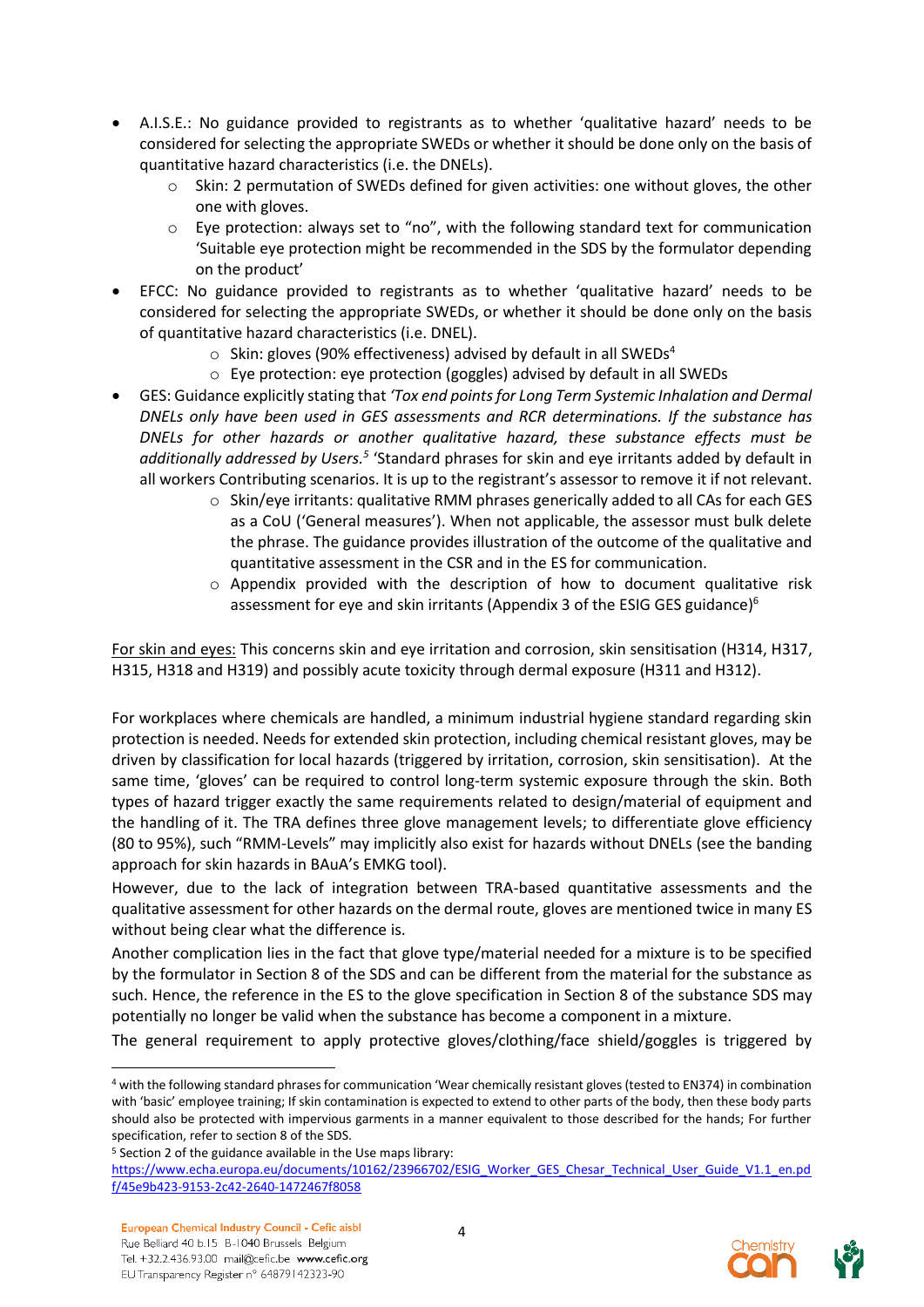classification for skin local effects driven by the concentration of a substance in the mixture (independent of the use conditions). When using the TRA however, the requirements for gloves<sup>6</sup> are also triggered by the activity type and the DNEL for systemic effects via dermal exposure. In the context of the use-maps, this leads to two different triggers for largely the same measures, i.e. to various permutations in terms of SWED conditions.

In addition, skin protection requirements in SWEDs can also be driven by other workplace agents (e.g. to protect against biological agents during toilet cleaning) or to protect against skin damage due to working with water for long duration.

For inhalation hazards: Low hazards (acute toxicity cat 4, irritation, drowsiness) related to inhalation (H332, H335, H336)

For some short-term inhalation hazards without DNELs, '*outdoor use or well-ventilated areas'* is foreseen by default via assignment of the relevant P-statement (independent of the activity type and other use-conditions). This may overlap with the ventilation conditions determined by quantitative assessment for the long-term exposure<sup>7</sup>. Again, in the context of the use-maps, this leads to two different triggers for largely the same measures, i.e. to various permutations in terms of SWED conditions (i.e. with or without ventilation conditions for these hazards).

## <span id="page-6-0"></span>**2.3. Specification for containment and/or higher Tier tool input**

Use maps aim to provide realistic information on conditions of use (for the majority of substances and products in a sector), and they refer to Tier 1 assessment based on the TRA. With the exception of the EFCC use map, the current use maps do not contain the input parameters required to perform higher tier assessment (e.g. with ART). This may leave registrants with too limited information on which conditions of use to consider where safe use cannot be demonstrated with the TRA, and another tool or measured data sets need to be used. Whether such situations are relevant to the sectors at hand, and whether it might be useful to further develop the use maps accordingly, is to be discussed within the sectors.

### <span id="page-6-1"></span>**2.4. Diversity in target-setting for demonstrating safe use**

Downstream sectors expect registrants to determine the highest safe concentration (or use rate at site) of the substance at the risk management levels defined in the use maps for the different contributing activities of a use. Registrants, however, have followed different approaches for concluding the risk characterisation.

This diversity of approaches creates difficulties for downstream users to understand the advice communicated to them, in particular if registrants of the same substance have followed different approaches.

#### **Risk characterisation concluded at RCR significantly below 1**

Some assessors concluded the assessment if the RCR was somewhere below 1, even when 0.1 or less, while still advising risk management measures in the ES for communication. This happened, for



<sup>6</sup> The TRA PROC definition includes an implicit assumption on the extent of dermal contact with hands and forearms, over a span of factor 8; other body parts not considered for protection measures). The TRA assumes even for PROC 1-3 a dermal contact by one/two hands face (possibly related to sample taking, coupling/uncoupling, …). For PROC 1, the logic of one hand dermal contact may need some re-evaluation.

<sup>7</sup> The TRA assigns the same exposure modifying factor of 0.7 to i) good (indoor) general ventilation (3-5 ACH) and ii) to outdoor use.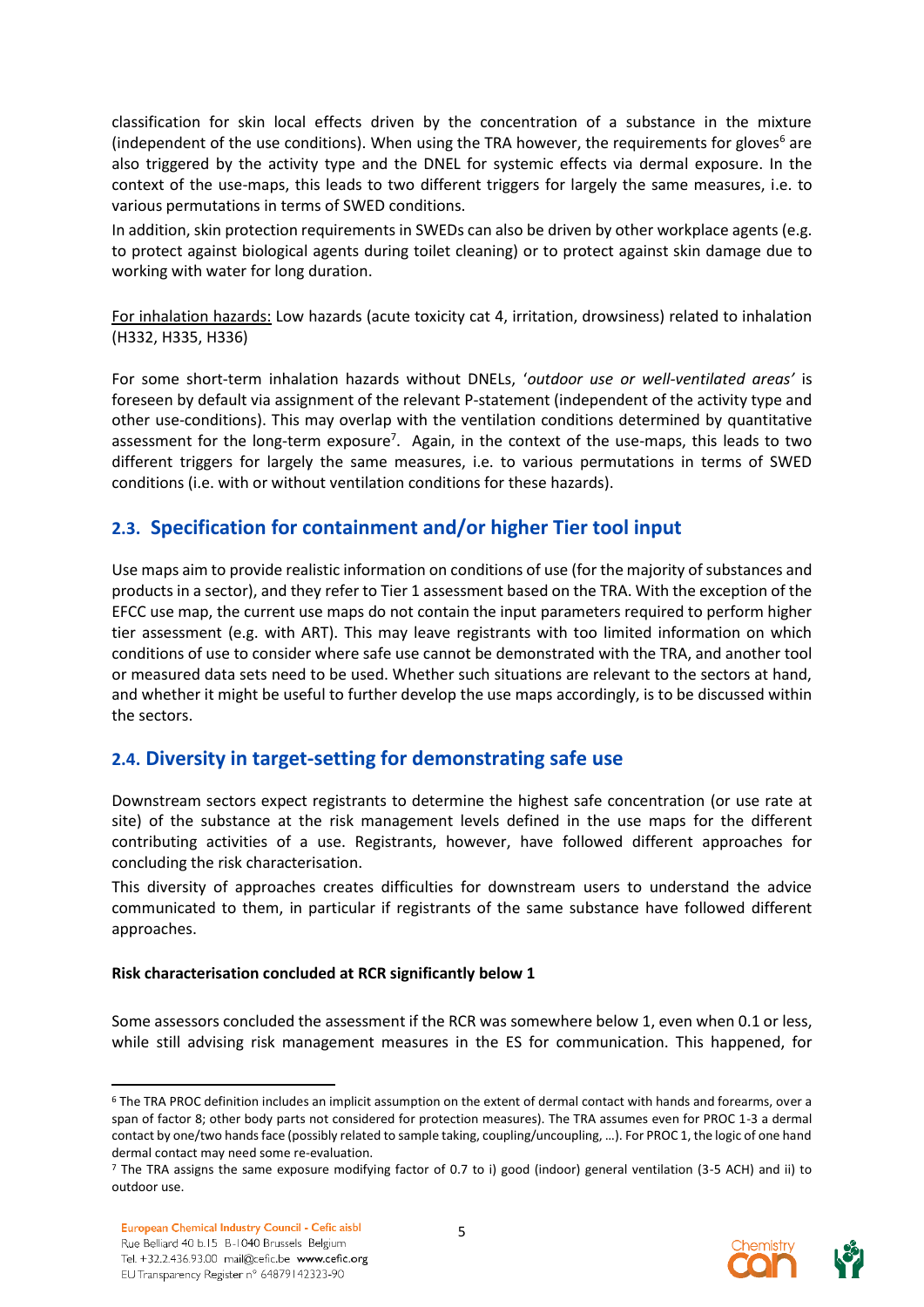example, where registrants used indicative values from sectors or in the GES for mixture concentrations or site tonnage as a starting point for their assessment. Also limiting the concentration to avoid the substance triggering the classification of the mixture for physicochemical or health hazards (for example skin sensitisation) may result in an RCR for systemic effects clearly below 1. Another reason may be that registrants add the same CoU (e.g. ventilation with certain efficiency) over all CS, because in practise it is often not possible to have variable ventilation for each CS.

Other registrants 'normalised' their assessments to the highest safe concentration or highest safe amount in which a substance can be used, while still being below an RCR of 1. However, some registrants use an RCR benchmark of 0.8 (or lower) to allow for an additional margin of safety.

#### **Risk characterisation ratio leaving room for aggregated (combined) exposure from different activities**

The Tier 1 assessment based on TRA addresses exposure and risk per contributing scenario (activity). The exposure time per activity can be selected, from full shift down to less than 15 minutes, and a worker can perform various activities (corresponding to various process categories) per day.

For the assessment, it creates a particular issue if the contributing scenarios is limited to less than 4 [1] [0.25] hours per day, based on use map information. The assessor may calculate a reduced exposure (TRA supporting this) and determine the highest safe concentration in the mixture against the RCR in two ways:

- a. RCR of 1
- b. RCR below 1, proportional to the assumed exposure time (to take into account that other activities during the rest of the shift may be still associated with contact to the substance).

Both approaches are defendable in practice, however, they have different consequences for the recipients of the ES, and thus require corresponding communication. Approach a) logically means that the person having carried out the contributing activity for the limited time should not be exposed to the substance for the rest of the shift. Approach b) leaves room for safely working with the substance also during the rest of the shift. Both approaches add complexity to the understanding of the exposure scenario generation and communication.

#### **Removing contributing activities for which safe use could not be demonstrated**

Some registrants removed uses or contributing activities where it was not possible to demonstrate safe use even in low concentration range. Other registrants instead introduced conditions different from the conditions in the use-map.

# <span id="page-7-0"></span>**2.5. Completeness/clarity of information input for TIER 1 assessment**

Current sector use maps aim to provide at least the full set of information on activities and conditions of use enabling Tier 1 assessments. Assessors reported that in general all assessment inputs required to perform an assessment with TRA are present in the use map for the activities and RMM levels currently described. However, some assessors found that certain activities/ RMM levels are missing, unrealistic (according to their own market knowledge) or not sufficiently specified. They modified the use map information, with the consequence that the benefit of use map is lost (introduction of nonharmonised uses/contributing activities, link to SWED code broken). In the current testing, assessors flagged the following use map elements as missing or deficient:

- Life Cycle stage not covered (service life),
- conditions of use not sufficiently differentiated (e.g. A.I.S.E. SPERC for industrial use of cleaners assumes 100% emission down the drain, which was deemed not representative for all industrial

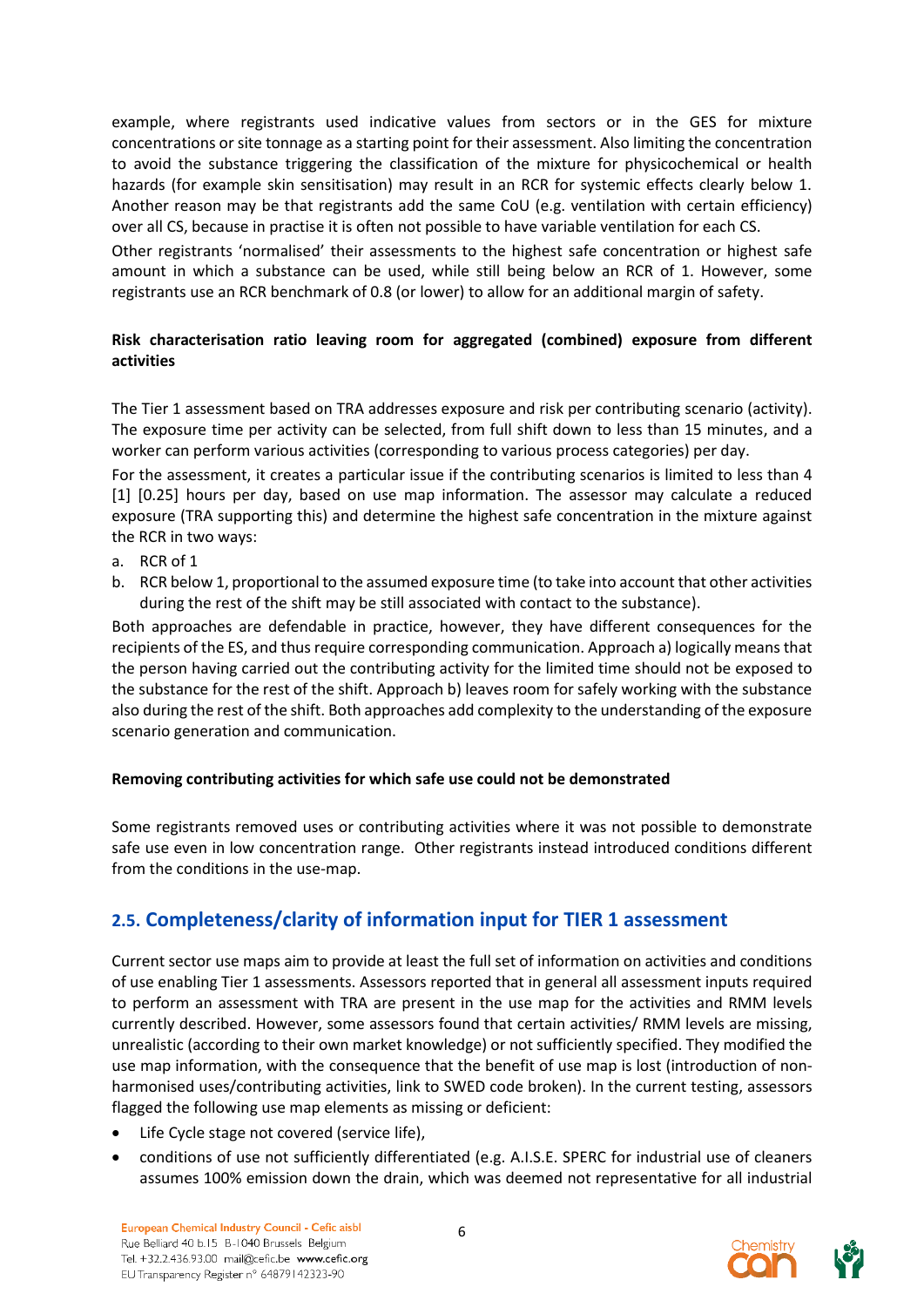uses by some assessors, for example with regard to dipping and washing processes in the metal industry),

- lack of harmonisation and understanding across use maps for example regarding
	- physical form of the product (what to communicate to DU),
	- $\circ$  dealing with "solids in liquids" and exposure assessment for aerosol forming activities in a Tier 1 assessment with the TRA (to overcome the limitations of the tool with pragmatic work arounds),
	- $\circ$  default-value and meaning for "ambient temperature" (and what this triggers for the TRA assessment in Chesar).

## <span id="page-8-0"></span>**2.6. Discrepancies between GES and Sector Use Maps**

The uses and contributing activities addressed in GES and in sector use-maps have been mapped to each other<sup>8</sup>. However, there is still a lack of convergence between the GES and SWEDs in terms of (i) a common starting point for the assessment of the same use and (ii) the options available for adapting the level of control. The use-maps define the existing conditions of use (potentially with different levels on control [RMM levels] for some activities) and registrants are expected to determine the highest safe concentration under these conditions. The GES also defines typical conditions of use for various industry sectors as a starting point (partly different from those in the use-maps), but then leaves it to the assessor to adapt the conditions of use (for increasing or decreasing the RCR) following the hierarchy of control concept. This resulted in differences among assessors: not all assessors adjust the concentration/conditions of use if the RCR is low. If the RCR was above 1, some assessors increased ventilation or lowered duration, irrespective of the existing conditions described in the use-map.

The GES were developed by ESIG in 2010 in consultation with various industry sector organizations to help substance manufacturers and importers to prepare CSAs in the 1<sup>st</sup> REACH registration phase. However, in many instances the GES-based safe use advice communicated down supply chains in the form of extended SDS was not well received/understood by downstream users (DU). The complaints often related e.g. to inconsistent RMMs recommended by different suppliers of the same substance or mismatch between the RMMs for different substances formulated in a mixture. Therefore, several DU sector groups decided to develop sector specific Use Maps that would outline typical RMMs employed in a sector handling specific types of mixtures (e.g. adhesives, paints, cleaning agents), thus helping the DUs to overcome the problems associated with GES-based exposure scenarios.

**.** 8[https://echa.europa.eu/documents/10162/23966702/ESIG\\_ESVOC\\_usemap-overviewtemplate\\_showing\\_DU-](https://echa.europa.eu/documents/10162/23966702/ESIG_ESVOC_usemap-overviewtemplate_showing_DU-UseMapMapping_v1.2_25092018_en.xlsx/b6fe1b12-b4f8-5e01-cbcb-714a016e69f3)[UseMapMapping\\_v1.2\\_25092018\\_en.xlsx/b6fe1b12-b4f8-5e01-cbcb-714a016e69f3](https://echa.europa.eu/documents/10162/23966702/ESIG_ESVOC_usemap-overviewtemplate_showing_DU-UseMapMapping_v1.2_25092018_en.xlsx/b6fe1b12-b4f8-5e01-cbcb-714a016e69f3)

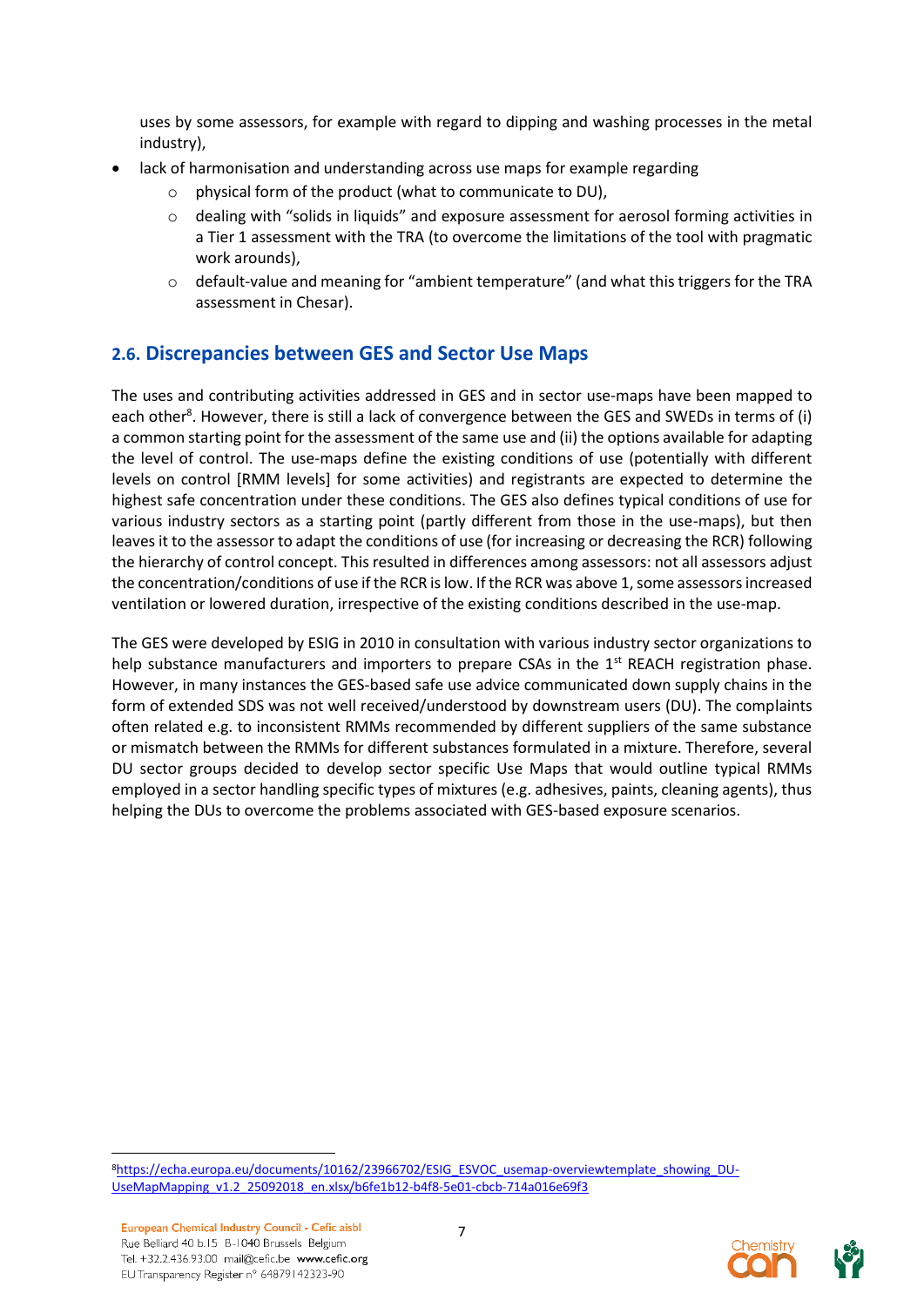# <span id="page-9-0"></span>**3. Working towards solutions**

# <span id="page-9-1"></span>**3.1. Introduction**

From the workshop of the core-team in January, and in the subsequent more in-depth analysis of the key issues, a number of initial proposals for improvements/solutions emerged. These are briefly described in the sections below. Where relevant, it is indicated whether the action would be directed to use-map developers, registrants' assessors, ECHA or Member States.

Once the proposed solutions have been discussed and agreed, there are various means available to support the implementation. This includes updating the ECHA Guidance for clarification or modification of principles, practical guides on how to handle particular assessment challenges, update of Chesar, submission of phrases to the ESCom group<sup>9</sup>, update guidance for use-map developers, or update of single use-maps.

# <span id="page-9-2"></span>**3.2. Streamline use map information related to qualitative hazards**

It is proposed to systematically map the CLP hazard classes (including high hazard) and the related Pphrases, to harmonised workers conditions of use as resulting from the application of exposure modelling tools (see ENES 3.2 project). Such mapping could serve as guidance to registrants so that they can see in which cases they need to complement the conditions of use resulting from the quantitative assessment with conditions resulting from qualitative assessment. Find below a number of initial proposals.

#### <span id="page-9-3"></span>**3.2.1. Physico-chemical hazards and aspiration hazards**

Measures to ensure safe handling regarding physico-chemical hazards as well as aspiration hazards should be reported under Section 7 of the safety data sheet. This is in line with the existing ECHA Guidance E, agreed with industry and the Member States. The existing guidance does not mention aspiration hazards explicitly, but the same logic can apply (no measures foreseen to control exposure rather than measures to prevent accidents). Action: **ECHA** and **Member States** to confirm this approach. Chesar to ensure that a reference to section 7 can be included into the SDS for communication without breaking the link to the SWED.

#### <span id="page-9-4"></span>**3.2.2. Control of exposure to skin**

For the **qualitative** assessment, ECHA guidance part E differentiates low, medium and high hazards according to H phrases and assigns generic control measures. Also, the COSSH control banding approach (also applied in BAuAs EMKG tool) defines three skin protection levels, driven by the hazard of the chemical (expressed as H phrases) combined with the extent of contact, depending on duration and body surface area exposed (which is related to the type of activity):

- General hygiene measures to protect the skin (no engineering controls; no chemical resistant gloves);
- Extended skin protection

**.** 

- o Engineering controls (containment, extract ventilation)
- o Chemical resistant gloves, protection suits;
- Closed system (e.g. glove box).

For the **quantitative** assessment, the TRA defines three RMM-levels for the dermal route, which can



<sup>&</sup>lt;sup>9</sup> Exposure Scenario Communication working group led by Cefic responsible for developing and maintaining the Catalogue of standard phrases for the Exposure Scenario to be annexed to a Safety Data Sheet of a substance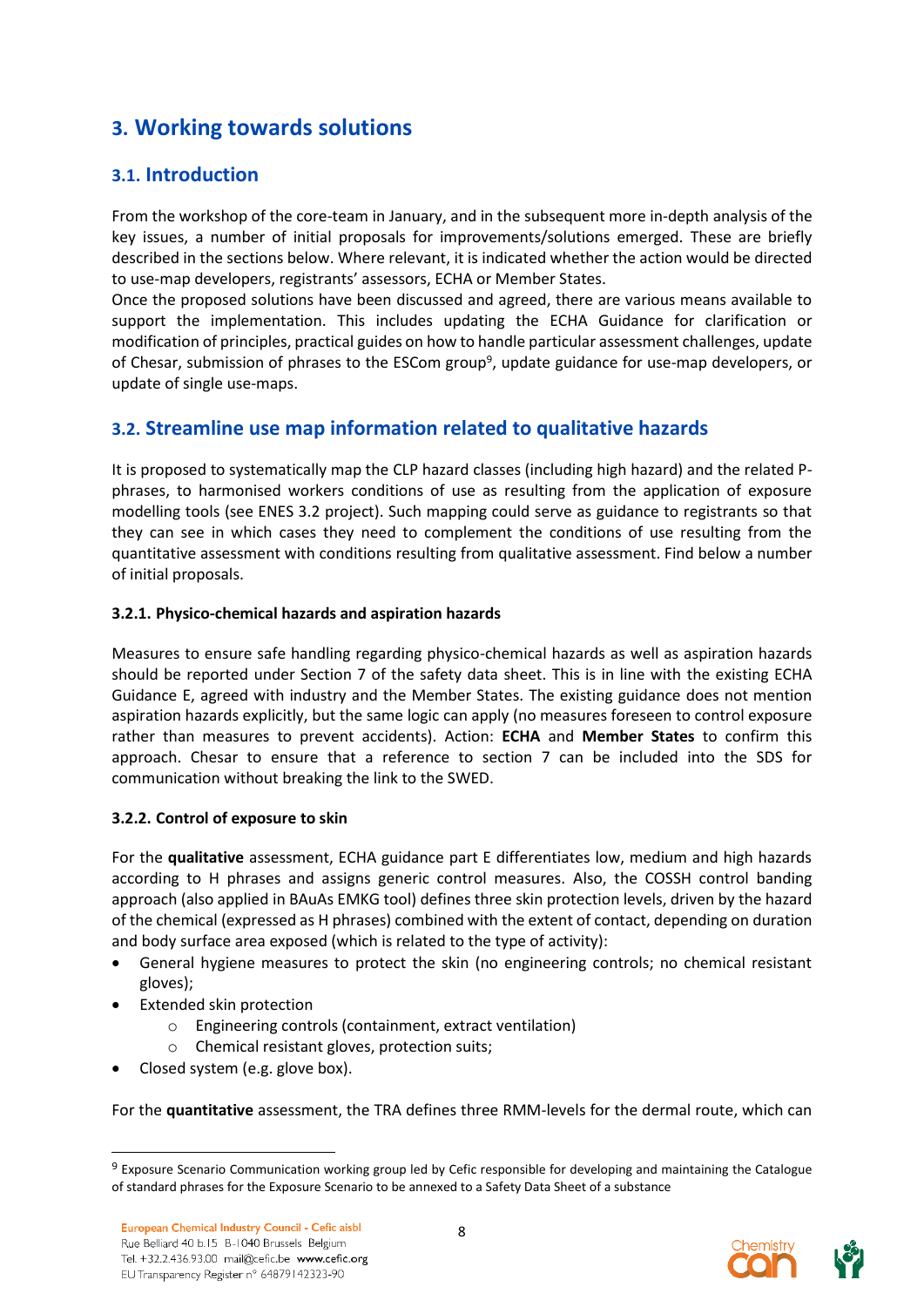also be extended to protection measures for other body parts. The effectiveness is related to the handling of the gloves rather than the material.

| <b>Dermal RMM</b><br>level            | <b>Phrases associated</b>                                                                                                                                                                                                                                                                                                                                                           |
|---------------------------------------|-------------------------------------------------------------------------------------------------------------------------------------------------------------------------------------------------------------------------------------------------------------------------------------------------------------------------------------------------------------------------------------|
| Level 1 (80%<br>effectiveness)        | Wear suitable gloves tested to EN374; If skin contamination is expected to<br>extend to other parts of the body, then these body parts should also be<br>protected with impervious garments in a manner equivalent to those<br>described for the hands; For further specification, refer to section 8 of the<br>SDS.                                                                |
| <b>Level 2 (90%</b><br>effectiveness) | Wear chemically resistant gloves (tested to EN374) in combination with<br>'basic' employee training.; If skin contamination is expected to extend to<br>other parts of the body, then these body parts should also be protected with<br>impervious garments in a manner equivalent to those described for the<br>hands.; For further specification, refer to section 8 of the SDS.  |
| Level 3 (95%<br>effectiveness)        | Wear chemically resistant gloves (tested to EN374) in combination with<br>specific activity training.; If skin contamination is expected to extend to<br>other parts of the body, then these body parts should also be protected with<br>impervious garments in a manner equivalent to those described for the<br>hands.; For further specification, refer to section 8 of the SDS. |

In addition, the TRA provides the option to apply local exhaust ventilation to control dermal exposure, and for some processes also containment.

The measures to prevent/control exposure for the dermal route are the same, regardless whether local effects (irritant and corrosive substances) or systemic effects are to be avoided.

**Use-map developers** can therefore define the skin protection package(s) (RMM levels) for each contributing activity, which may be triggered either by a DNEL based assessment (and the related highest safe concentration) or by classification-concentration bands for mixtures. This would prevent registrant's assessors adding measures beyond use-map information, and by this breaking the link to the SWED code and the corresponding SUMI.

The **registrant** would choose from the use-map the RMM level for skin protection required for the hazard profile of the substance, corresponding to a maximum safe concentration. **Chesar** can support such further integration of qualitative and quantitative assessment with H-statement-triggered rules.

#### <span id="page-10-0"></span>**3.2.3. Control of exposure to eyes**

For irritant or corrosive substances also standard measures for eye and face protection would be defined per activity in the use map, again different RMM levels may apply depending on hazard and type of activity. As an alternative, eye protection measures could be disregarded in use-maps at all, and registrants could add eye protection measures in their exposure scenarios without breaking the link to the SWED (current solution in Chesar).

#### <span id="page-10-1"></span>**3.2.4. Control of inhalation exposure for low hazards**

For acute toxicity cat 4, irritation and drowsiness related to inhalation (H332, H335, H336), often no DNEL is available. The corresponding P-statement claims *use in well ventilated areas or outdoor only.*  This condition could possibly be mapped to good general ventilation (3-5 ACH; 30% effectiveness), as defined in the determinants for exposure modelling with the TRA. The **registrant** would choose from

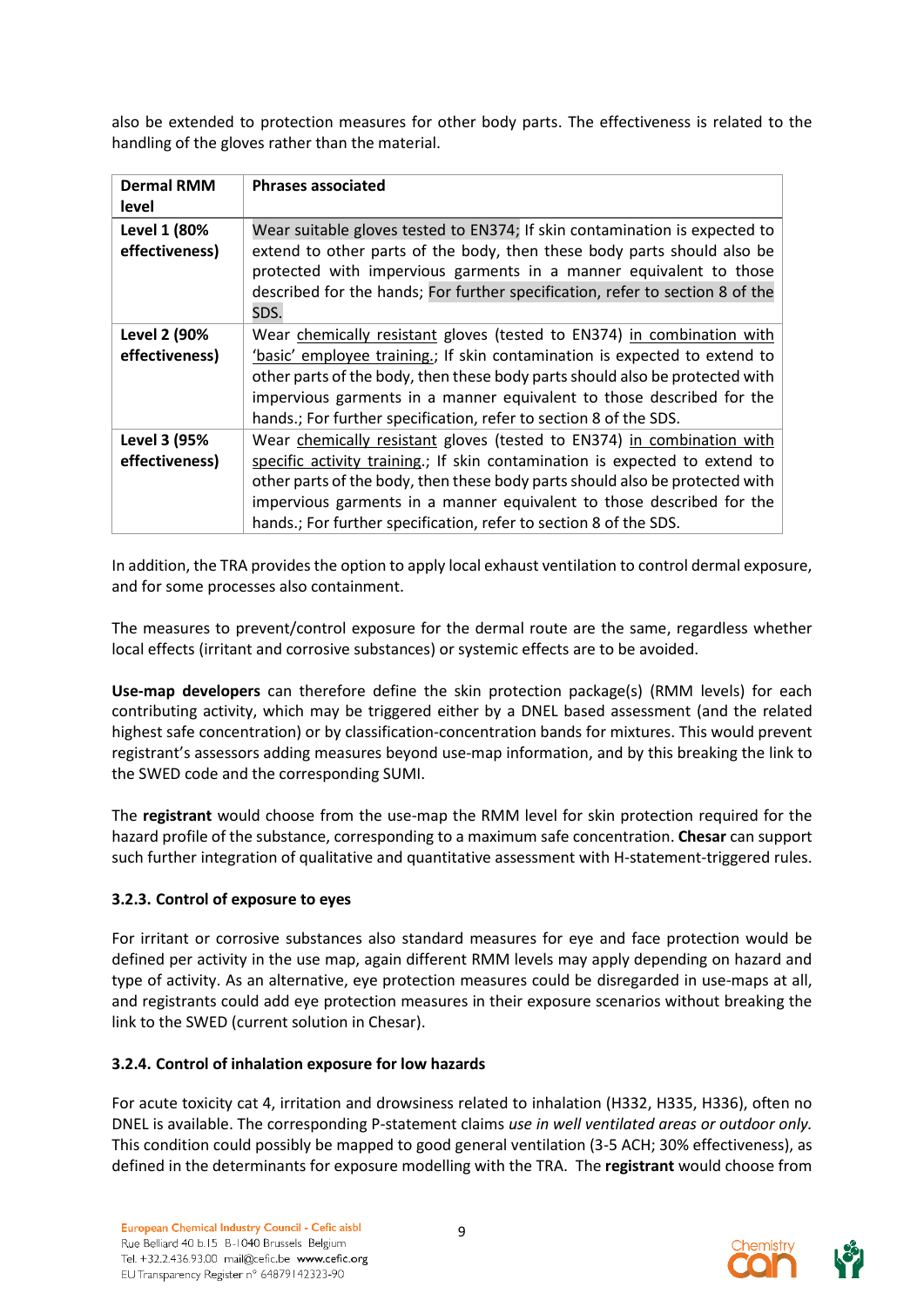the use-map the RMM level required for the hazard profile of the substance, corresponding to a maximum safe concentration.

## <span id="page-11-0"></span>**3.3. Support for containment and inclusion of Tier 2 parameters**

Completion of use-maps regarding Tier 1 input seems in particular needed where sector specific description of containment (closed conditions) and the corresponding reference to an exposure estimation method is missing (i.e. no evidence based on which the registrant's assessor can apply a TRA PROC 1-3 exposure estimate as a proxy for contained conditions).

In the framework of ENES action 3.2, the input parameters for current tools for worker exposure assessment have been mapped to each other (for determining the similar parameters across the tools), and proposals for harmonization have been made (including harmonised phrases for communication). The consolidated assessment input for modelled occupational exposure across all tools (core determinants) has been made available to use-map developers for commenting (no major concerns were raised). The containment determinants (not available in all tools) and the specific inputs to ART and MEASE are still under consideration and will be made available to use map developers soon. Based on this, use-map developers can then decide whether and to which extent additional conditions of use should be integrated into the SWEDs.

# <span id="page-11-1"></span>**3.4. Normalise assessments to control bands [levels] and RCR of 1**

To overcome the diversity in target-setting for demonstrating safe use, the following approach could be standardised (same logic and same terminology across use maps; consistent link to control-banding tools) as a baseline through guidance:

- **For use-map developers**: Define (in SWEDs) for the relevant uses/activities of **workers** the existing use conditions at different risk management levels (provided such levels can be differentiated in practice). For activities usually carried out for short duration only, define the duration. The generic RMM levels are:
	- $\circ$  (1) No RMM beyond good (industrial) hygiene practice (including basic/good ventilation) and dermal/eye protection when working with chemicals.
	- $\circ$  (2) Enhanced ventilation conditions to control hazards via inhalation and/or enhanced dermal protection using particular management.
	- $\circ$  (3) Closed systems/containment preventing contact with the substance except for short, strictly controlled manual interventions.
	- $\circ$  The role of respiratory PPE in relation to the presence or absence of engineering controls is to be defined in the use-map, taking into account the hierarchy of controls as mandatory in OSH legislation.
- **For registrants**: Express the outcome for **workers exposure assessment** as maximum concentration at which the substance can be used while applying the defined levels of RMM [control] from the use map and not exceeding an RCR of 1.
	- $\circ$  When it can be demonstrated that the pure substance (100%) can be safely used at RMM level 1 or 2, the next RMM level does not need to be assessed anymore.
	- $\circ$  If all the risk management levels fail to control the risk at a concentration level reasonably meeting the users' technical needs, (i) apply higher Tier exposure assessment or (ii) remove the use from the exposure scenarios (if one of key contributing activities cannot be demonstrated to be safe even at concentration < 1%, which is the lowest concentration band of the TRA).
	- $\circ$  To avoid receiving ES with unrealistically low concentrations, DU sector organisations may provide indicative concentration values for the functional components in their mixtures. These values should be used as benchmarks to compare the outcome of the assessment,

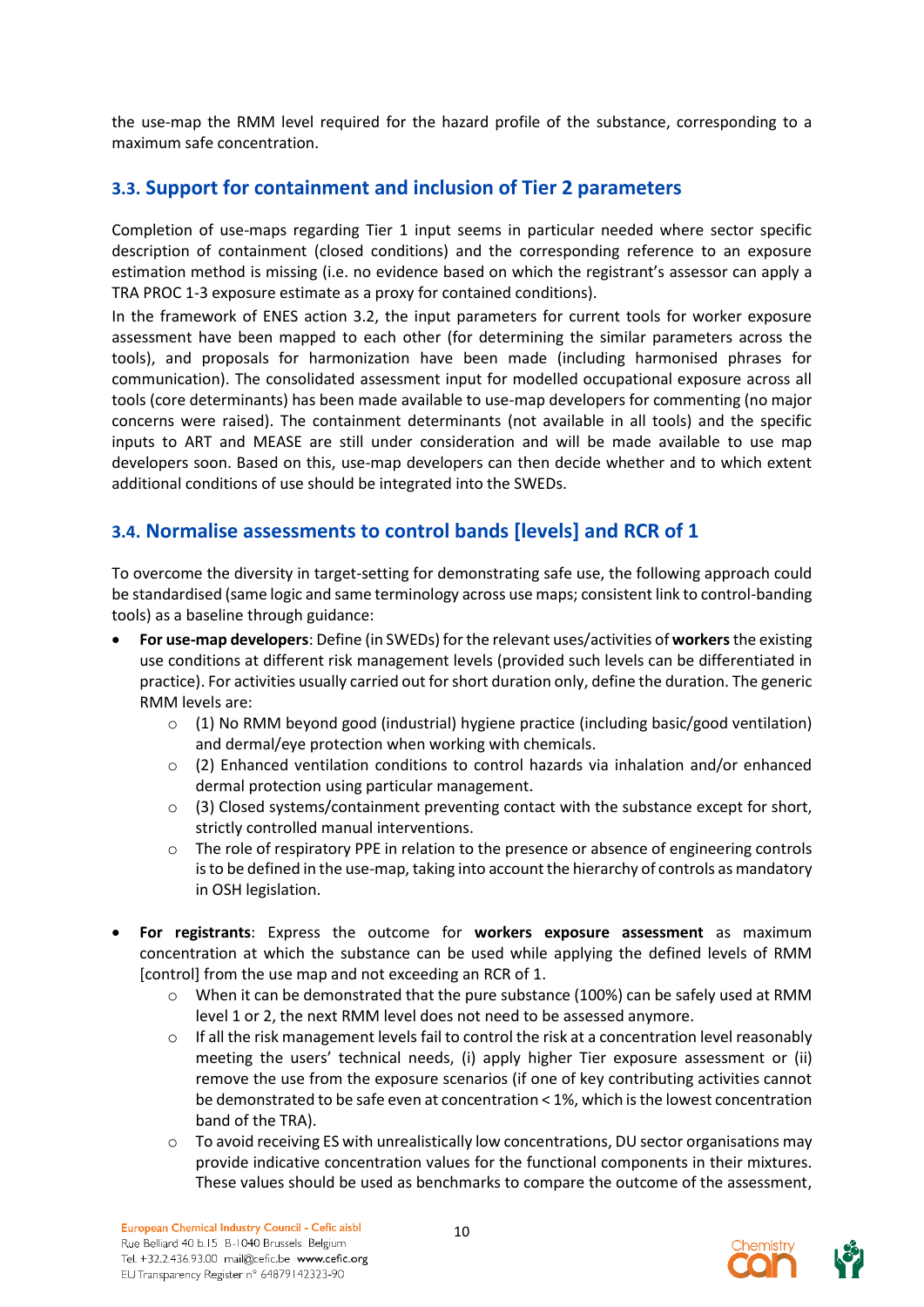rather than as an input to the assessment. If the GES guidance provides indicative values different from information by DU sectors in context of use-map, streamlining would be desirable.

- **For use-map developers**: Define (in SPERCs) for the different uses/activities the existing conditions (driving the **environmental release**) at different risk management levels. The generic risk management levels are:
	- o (1) No onsite treatment of exhaust air or wastewater before discharge
	- o (2) Onsite treatment of exhaust air or wastewater at least xyz % effectiveness; alternatively, dispose of aqueous residues as waste rather than emission to waste water;
	- o (3) Closed system and/or no contact to water and therefore no release.
- **For registrants:** Express the outcome of an **environmental site assessment** as the maximum amount of substance [mixture] that can be used per day (without and with onsite RMM if relevant) to arrive at an RCR at  $<$  1 (Msafe).
	- o To avoid receiving ES with unrealistically low safe amounts per site, DU sector organisations may provide indicative daily use rates for the industrial use and for the wide spread use of the chemical. These values should be used as benchmarks to compare the outcome of the assessment rather than as an input to the assessment.

# <span id="page-12-0"></span>**3.5. Reality check and completion of use-maps for Tier 1**

For the issues identified, the following solutions are proposed:

- Where relevant, extend the use maps to cover conditions of use during service life.
- Update use maps where conditions of use are not sufficiently differentiated or where relevant activities are not covered at all.
- Update use maps with more specific information on the type of LEV in place/required
- Amend guidance, Chesar manual and possibly EScom phrases<sup>10</sup>regarding
	- o the communication to DU regarding the physical form of the product
	- o default value and meaning for "ambient temperature".

# <span id="page-12-1"></span>**3.6. Approach to manage the differences between GES and sector use-maps**

The GESs applicable for the uses and contributing activities covered in existing sector use-maps might be further aligned, though the scope (in terms of substance types) and the concept regarding safe use information is different. In particular, the default conditions in the GES (before iteration) could be the same as defined in the sector use-maps. Ideally, the conditions at RMM-levels 2 and 3 as defined in the use maps should be included as iteration logic into the GES guidance. However, this would require further differentiation between GESs, if a 1:1 match with sector use maps and SUMIs would be the goal. In may be therefore more realistic for time being to concentrate on

- developing incentives for registrants to base their assessments on sector use map information (if available)
- facilitating the processing of heterogeneous ES information by formulators

For market areas where no DU sector use maps have been published, the GES remain a valuable source of information for consistent exposure assessment. However, learnings from the current exercise can also be valid for GES (e.g. how to deal with normalized assessments and the duration of the activity).



 $10$  Standard phrases for the Exposure Scenario to be annexed to a Safety Data Sheet of a substance.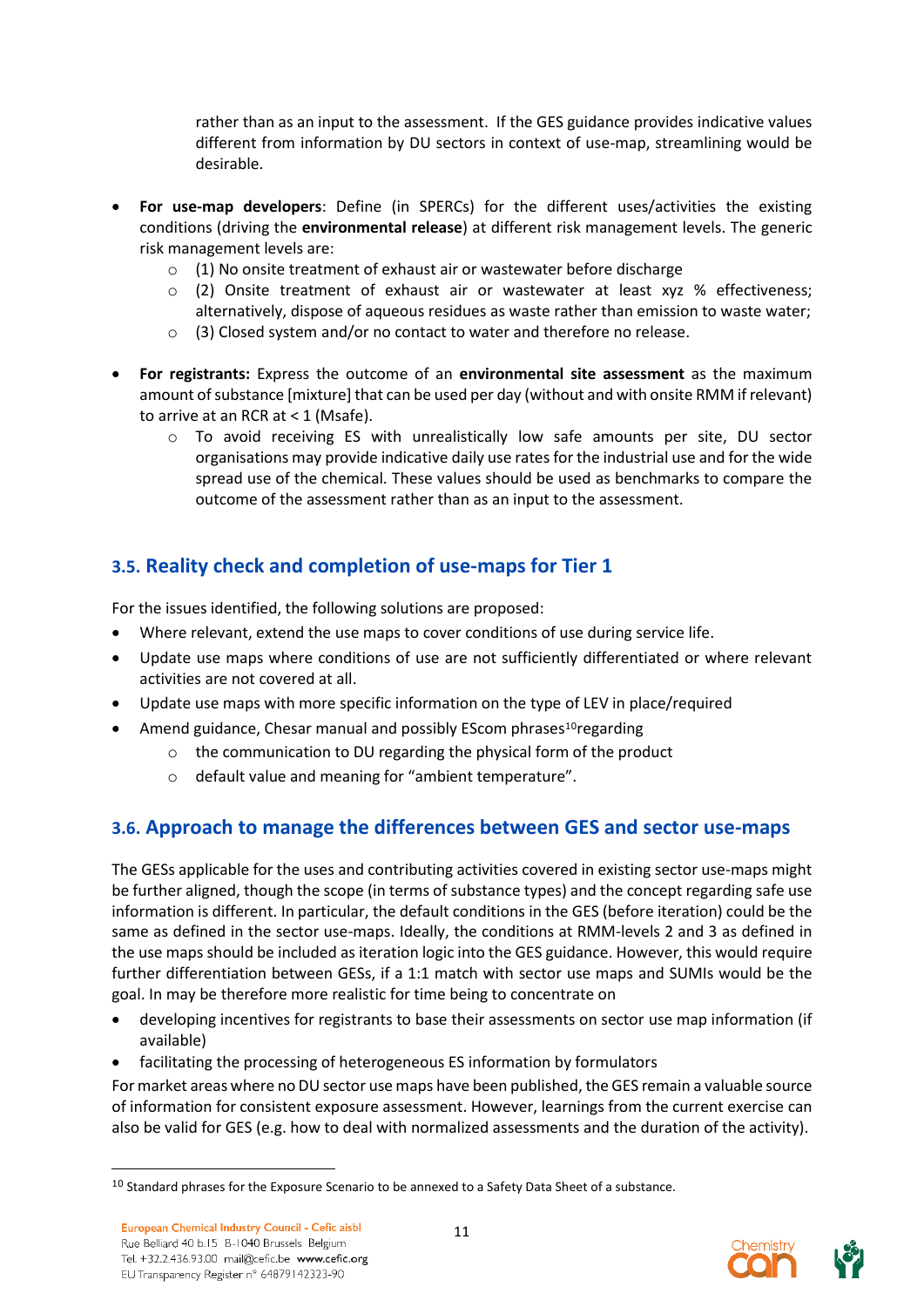As many substances in current CSRs have been assessed with a GES approach, mapping of GES with downstream sector use maps is needed, to facilitate formulators' processing of received exposure scenarios. Adding a SWED code to GES contributing scenarios with a fixed set of CoU would be helpful in that sense. For other approaches and sector/company specific GES, the same type of mapping might be considered.

# <span id="page-13-0"></span>**4. Issues related to exposure estimation and RCR calculation**

### <span id="page-13-1"></span>**4.1. Key observations**

Assessors flagged a number of issues related to exposure assessment methods and limitations of exposure modelling tools:

- The TRA estimates the exposure to liquids for the vapour phase, and for most activities does not take the formation of aerosols into consideration. For low volatile liquids or solids in liquids applied in aerosol forming activities, the TRA may therefore underestimate exposure. As a workaround, the VP-driven assessment may be replaced or complemented with an assessment for solids, based on dustiness. Assessors claimed that the current use maps do not contain sufficient information for determining where – beyond spraying – aerosols may play a role. Therefore, assessors need to make assumptions on aerosol formation when determining for which Process Categories (PROCs) the work around in the TRA should be applied. Different assessors make different choices for the same use map, again impacting on consistency across assessments. There is a need to align approaches when and to which extent the TRA workaround should be applied, and whether this would require additional information in use maps.
- Adapting the vapour pressure of the substance to the operating temperature is crucial for exposure estimation, but there is still some confusion regarding which "ambient" temperature should be assumed by default (in the range up to 40), and how to take into account elevated process temperatures, including in closed systems (temperature of chemical during the process/task or room temperature in breathing zone of worker)
- Exposure assessment for UVCBs (see *Hydrozed* example in the testing) containing constituents with significantly different vapour pressure may require parallel assessment for these different fractions. Furthermore, the complexity increases when the maximum safe use concentration of a UVCB in a product (for worker or consumer uses) needs to be evaluated. There are different possibilities how to do this in practice, leading to differences in results and hence potentially to inconsistency across assessors.
- Annex I of the REACH regulation, requires registrants to take into account combined exposure to a substance from different sources. There are different approaches in dealing with combined exposure of workers from different activities contributing to a use, and the duration of the contributing activity. The differences of these approaches may lead to difficulties correctly interpreting the exposure scenarios received downstream.
	- o Demonstrating control of risk for the full shift per contributing activity helps to avoid the need to anticipate combinations of contributing activities during the shift. Therefore, ECHA Guidance R.14 suggests that shortening exposure time should not be used for bringing down the risk characterisation ratio to below 1.
	- o For demonstrating control of risk for activities which are described as short in sector use maps (and hence the TRA exposure reduction factor can be applied), some assessors use an RCR of 1 as a benchmark, others use an RCR of less than 1 for assessing the single activity, in order to leave room for exposure from other sources or activities.
- It is not obvious how to generate the exposure estimate for PROC 28 with the TRA, even though the input parameters are available from the use map, except for the PROC entry for the TRA

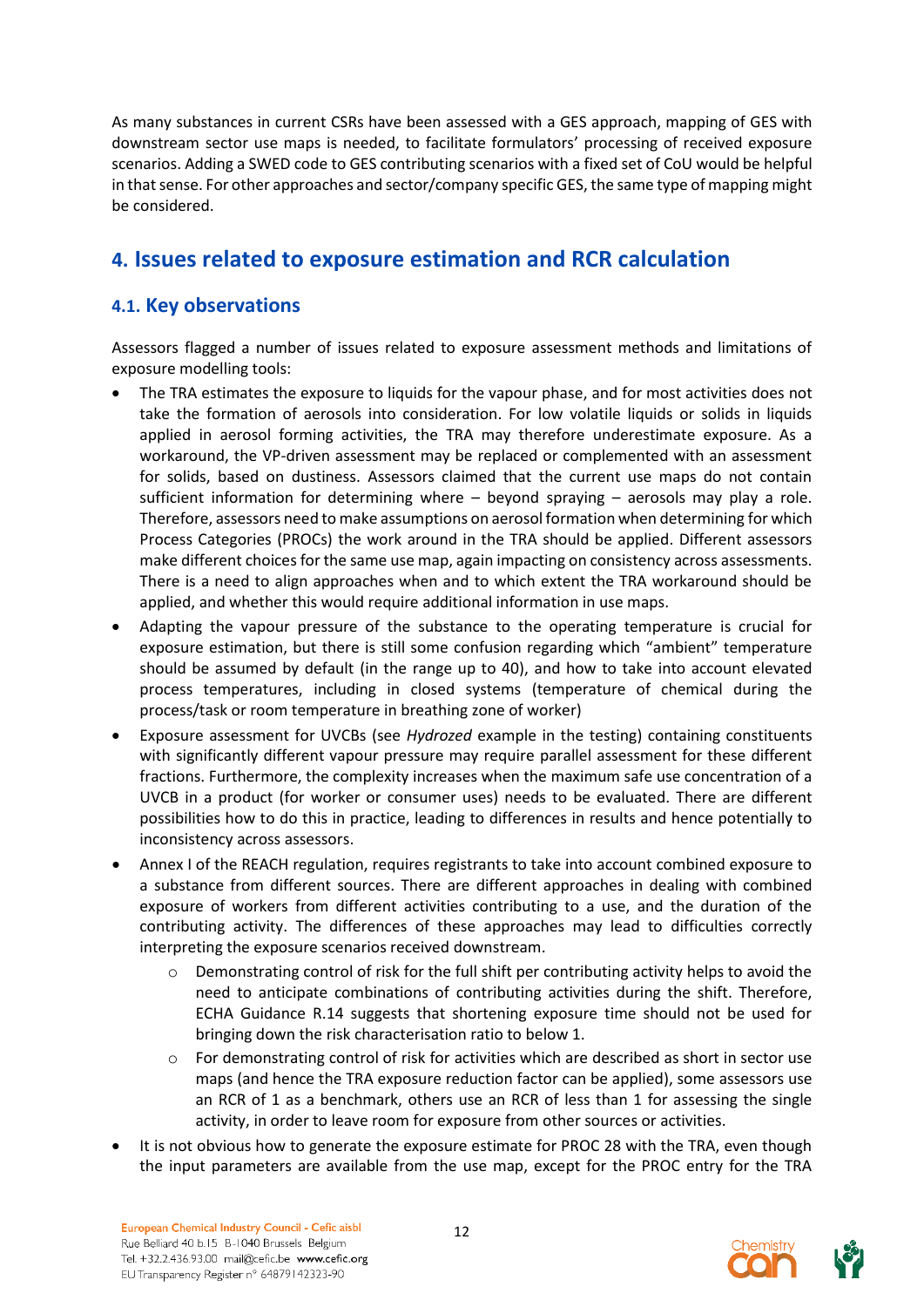estimate. When using another PROC entry as a surrogate (e.g. PROC 8a), Chesar switches to manual assessment and by this the link to the SWED is broken.

The points above are more challenges for exposure estimation and risk characterisation rather than related to the functioning of use-maps. Therefore, these points are set aside for the time being, and no specific solution have been proposed in chapter 3. Nevertheless, there is a need to agree on solutions to these issues, otherwise the diversity of approaches among assessors may undermine the advantages of i) the sector use map concept and ii) the TRA as the tool for Tier 1 assessment related to worker's exposure.

### <span id="page-14-0"></span>**4.2. Working towards solutions**

For the five issues below, dedicated guidance and/or an update of Chesar could be the way forward, once existing solutions have been confirmed or further developed.

#### <span id="page-14-1"></span>**4.2.1. Exposure to low volatiles and solids in aerosol forming activities**

The PROC system includes identification of processes/activities where forming of aerosols is to be taken into account by default. Clarification/confirmation through expert consultation is desirable. For these process/activity categories the workarounds suggested in ECETOC Technical Report 114 could be applied. Solutions to be confirmed/clarified with ECETOC TRA group, possibly in the context of a wider discussion on modelling-based exposure estimates for aerosols (see also work carried out under ENES Action 3.2). In any case registrant's assessors should be explicit on whether exposure to aerosolform of the substance has been covered in the assessment or not. For aerosol assessment, additional determinants may be added to the use maps and Chesar may be adapted to easily support this.

#### <span id="page-14-2"></span>**4.2.2. Adapting of vapour pressure to temperature**

The TRA can be used for estimating exposure at elevated temperature, via adaptation of the vapour pressure of the substance<sup>11</sup>. At the same time, the tool limits the predicted exposure to the saturated vapour pressure concentration. For the default Tier 1 assessment regarding processes/activities carried out at ambient (room) temperature, assessors use 20 to 40 C as a reference. In the FEICA and EFCC use maps, 30 C is set as reference. If no specific information is entered (for example via use map information), Chesar provides a re-calculation of the vapour pressure at 40 C as a worst case for "ambient" conditions. Some harmonisation on the approach across use maps would be desirable. Further on, there is a need to clarify with the ECETOC TRA group to which medium (point in space) this temperature should refer: i) temperature of the chemical agent during the activity/process or ii) temperature of the air in the breathing zone of the exposed worker.

#### <span id="page-14-3"></span>**4.2.3. Exposure estimates and risk characterisation for UVCBs**

Chesar is equipped for such assessment and has been updated for correctly taking into account the concentration of the different fractions of constituents when assessing volatile UVCBs being part of a mixture.

Assessment of UVCBs with a very wide range of vapour pressure (including "solids" becoming airborne only at high temperature) is a specific topic for further discussion between ECHA and industry sector groups.



**<sup>.</sup>** <sup>11</sup> Not relevant for PROC 1 (exposure estimate independent from vapour pressure) and for PROC 6 (elevated temperature already taken into account in the exposure estimate)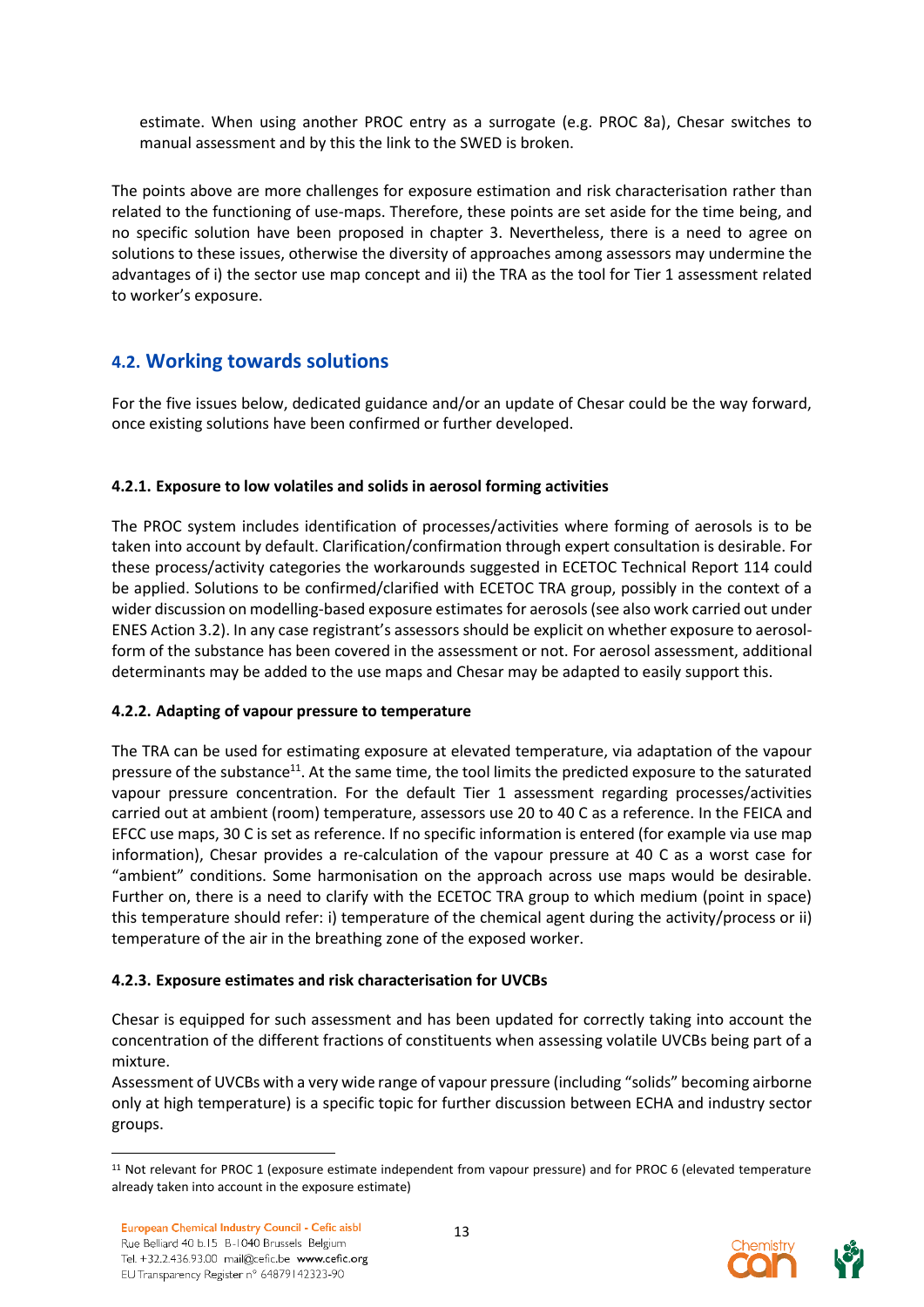#### <span id="page-15-0"></span>**4.2.4. Assess full shift exposure for all activities by default**

In general, control of risk should be demonstrated per contributing activity for full shift exposure time. However, sector **use-map developers** may explicitly flag certain contributing activities that are short by definition and are usually not carried out frequently over the day by the same person. Typically, this may be the case for the transfer of chemicals, sampling and mixing. Such time limitation may even be needed for work with PPE to ensure consistency with OSH requirements. It is nevertheless assumed that even when a certain contributing activity is time-limited, the use of the substance (i.e. all contributing activities together) takes place for a full shift. In order to take into account the related potential for aggregate exposure, use map developers may assign a duration of up 1h or up to 4h, even if the activity takes only a few seconds or minutes a day. A case by case determination might be needed. It is recommended to also ask the ECETOC TRA group on their views regarding a sensible approach for working with the duration modifier in the TRA.

#### <span id="page-15-1"></span>**4.2.5. Exposure estimate for PROC 28**

The solution to this issue includes two elements, i) agree to use the PROC 8a entry to TRA as the best fitting for generating an exposure estimate and ii) enable exposure estimating in Chesar without breaking the link to the SWED.

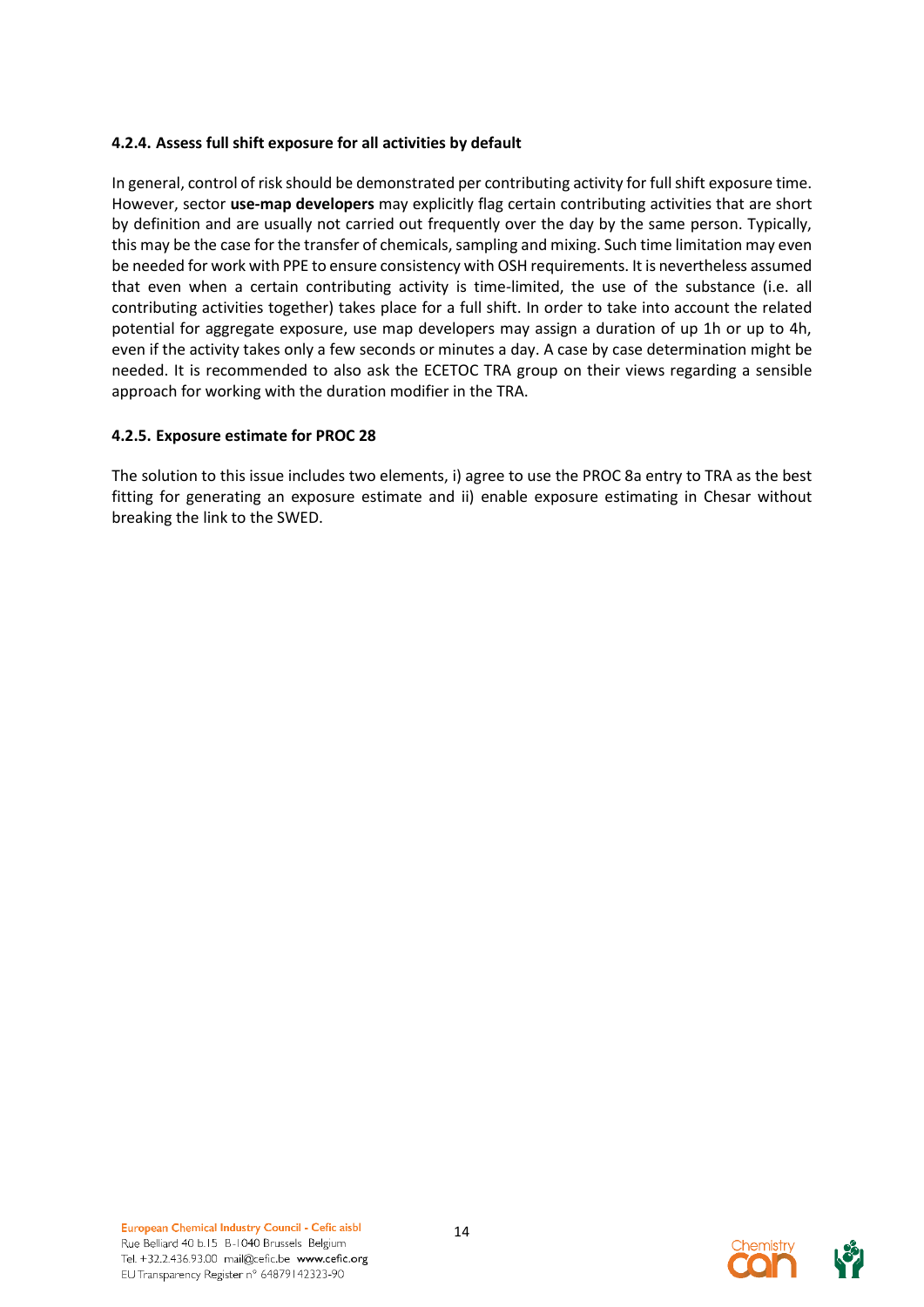# <span id="page-16-0"></span>**Glossary/List of acronyms**

| A.I.S.E.          | International Association for Soaps, Detergents and Maintenance Products                                                                                      |
|-------------------|---------------------------------------------------------------------------------------------------------------------------------------------------------------|
| ART               | Advanced REACH Tool for estimating inhalation exposure                                                                                                        |
| <b>BAuA</b>       | Federal Institute for Occupational safety and Health                                                                                                          |
| СA                | <b>Contributing Activity</b>                                                                                                                                  |
| <b>Cefic</b>      | Conseil Européen des Fédérations de l'Industrie Chimique - European Chemical<br><b>Industry Council</b>                                                       |
| Chesar            | Chemical Safety Assessment and Reporting tool                                                                                                                 |
| <b>CLP</b>        | Classification, Labelling and Packaging Regulation ((EC) No 1272/2008)                                                                                        |
| <b>COSSH</b>      | Control of Substances Hazardous to Health                                                                                                                     |
| CoU               | Conditions of use. They include operational conditions (OC, e.g. duration of activity)<br>and risk management measures (RMMs, e.g. local exhaust ventilation) |
| <b>CSA</b>        | <b>Chemical Safety Assessment</b>                                                                                                                             |
| <b>CSR</b>        | <b>Chemical Safety Report</b>                                                                                                                                 |
| <b>DNEL</b>       | Derived No-Effect Level                                                                                                                                       |
| DU                | Downstream User                                                                                                                                               |
| <b>DUCC</b>       | Downstream Users of Chemicals Co-ordination Group                                                                                                             |
| <b>ECETOC</b>     | European Centre for Ecotoxicology and Toxicology of Chemicals                                                                                                 |
| <b>ECETOC TRA</b> | Model for exposure estimation and risk description                                                                                                            |
| <b>ECHA</b>       | <b>European Chemical Agency</b>                                                                                                                               |
| <b>EFCC</b>       | European Federation for Construction Chemicals                                                                                                                |
| <b>EMKG</b>       | Easy-to-use workplace control scheme for hazardous substances                                                                                                 |
| <b>EMGK Tool</b>  | First tier IT-tool to estimate the inhalation exposure at the workplace to fulfil the<br>obligations arising from REACH                                       |
| <b>ENES</b>       | <b>Exchange Network on Exposure Scenarios</b>                                                                                                                 |
| ES                | <b>Exposure Scenario</b>                                                                                                                                      |
| <b>ESCom</b>      | <b>Exposure Scenario Communication</b>                                                                                                                        |

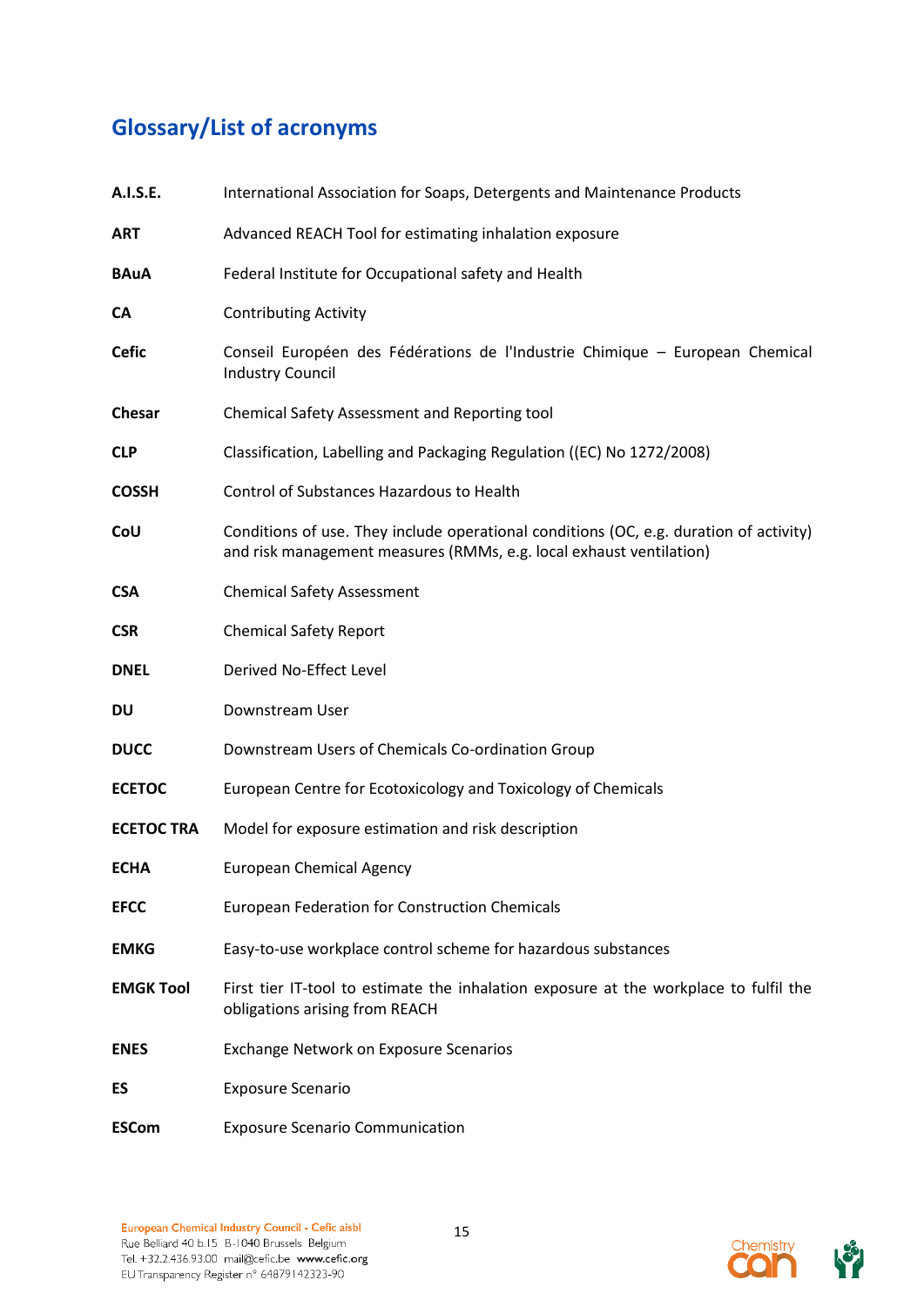| eSDS         | <b>Extended Safety Data Sheet</b>                                                                                                                                                                                                                                                                                    |
|--------------|----------------------------------------------------------------------------------------------------------------------------------------------------------------------------------------------------------------------------------------------------------------------------------------------------------------------|
| <b>ESIG</b>  | <b>European Solvents Industry Group</b>                                                                                                                                                                                                                                                                              |
| <b>ESVOC</b> | European Solvents Industry Platform                                                                                                                                                                                                                                                                                  |
| <b>FEICA</b> | Association of the European Adhesive and sealant industry                                                                                                                                                                                                                                                            |
| <b>GES</b>   | Generic Exposure Scenario                                                                                                                                                                                                                                                                                            |
| <b>LEV</b>   | <b>Local Exhaust Ventilation</b>                                                                                                                                                                                                                                                                                     |
| <b>MEASE</b> | Tool for the estimation and assessment of substance exposure which combined<br>approaches from the EASE (Estimation and Assessment of Substance Exposure) expert<br>system, from the ECETOC TRA tool and from the health risk assessment guidance for<br>metals (HERAG - Health Risk Assessment Guidance for Metals) |
| <b>Msafe</b> | Maximum daily tonnage of the substance guaranteeing safe use for a specific<br>application                                                                                                                                                                                                                           |
| <b>OSH</b>   | Occupational Safety and Health                                                                                                                                                                                                                                                                                       |
| <b>PPE</b>   | Personal protective equipment                                                                                                                                                                                                                                                                                        |
| <b>PROC</b>  | Process Category                                                                                                                                                                                                                                                                                                     |
| <b>RCR</b>   | <b>Risk Characterisation Ratio</b>                                                                                                                                                                                                                                                                                   |
| <b>REACH</b> | Registration, Evaluation, Authorisation and Restriction of Chemicals                                                                                                                                                                                                                                                 |
| <b>RMM</b>   | <b>Risk Management Measure</b>                                                                                                                                                                                                                                                                                       |
| <b>SDS</b>   | Safety Data Sheet                                                                                                                                                                                                                                                                                                    |
| <b>SPERC</b> | Specific Environmental Release Category                                                                                                                                                                                                                                                                              |
| <b>SUMI</b>  | Safe Use of Mixtures Information                                                                                                                                                                                                                                                                                     |
| <b>SWED</b>  | Sector-specific Workers Exposure Description                                                                                                                                                                                                                                                                         |
| <b>TRA</b>   | <b>Targeted Risk Assessment</b>                                                                                                                                                                                                                                                                                      |
| <b>UVCB</b>  | Substance of Unknown or Variable composition, Complex reaction products or<br><b>Biological materials</b>                                                                                                                                                                                                            |
| <b>VP</b>    | Vapour phase                                                                                                                                                                                                                                                                                                         |